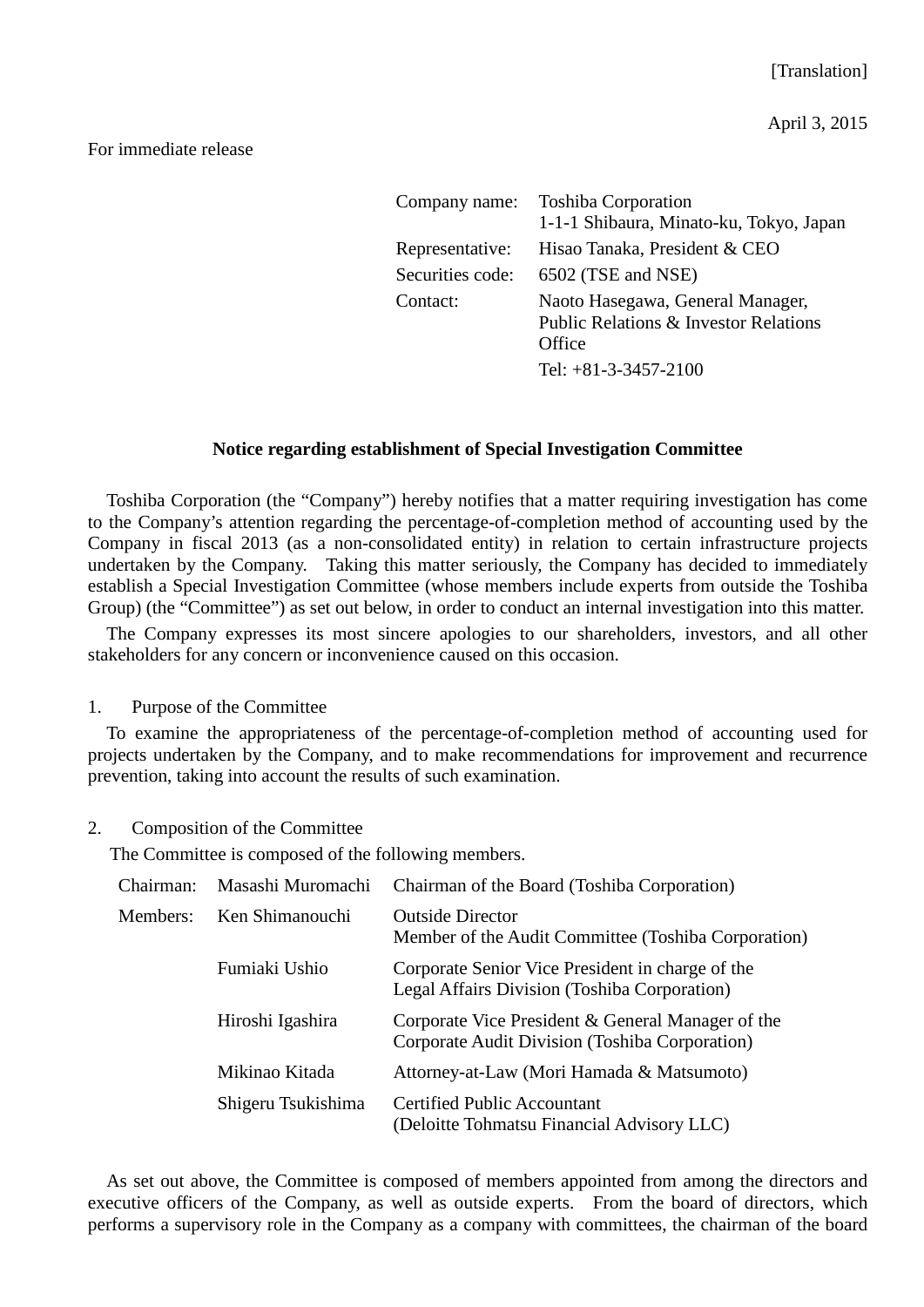(who will act as chairman of the Committee) and an outside director (who is also a member of the audit committee of the Company) have been appointed, while from among the executive personnel of the Company, the executive officers in charge of the legal affairs and corporate audit divisions have been appointed. Further, in order to ensure expertise and objectivity in the investigation by the Committee for both legal and accounting aspects, the Company has also appointed an attorney-at-law and a certified public accountant from outside the Toshiba Group as members of the Committee.

In light of factors, such as that the internal investigation into this matter so far has identified the issue as being one regarding accounting, specifically, regarding the reasonableness of estimates relating to certain projects undertaken by the Company (as a non-consolidated entity) when using the percentage-of-completion method of accounting, the Company has determined it would be optimal to appoint internal personnel as members of the Committee who, in cooperation with the outside experts, will apply their detailed knowledge of the business activities, organizational structure, and other aspects of the Company in order for the Committee to conduct its investigation as rapidly as possible while ensuring expertise and objectivity, and thus has decided to adopt the above membership composition for the Committee, instead of an entirely independent membership as defined by the Japan Federation of Bar Associations in its "Guideline On Independent Committees For Investigating Corporate Misconduct."

## 3. Schedule and outlook

It is currently undetermined what impact this matter may have on the results of the Company. The Company intends to begin the investigation immediately, and expects it to be conducted for a period of approximately one month.

The Company will promptly announce any impact on its results as soon as it is determined. The Company will also promptly announce any matters warranting disclosure that come to its attention in the course of the investigation.

End.